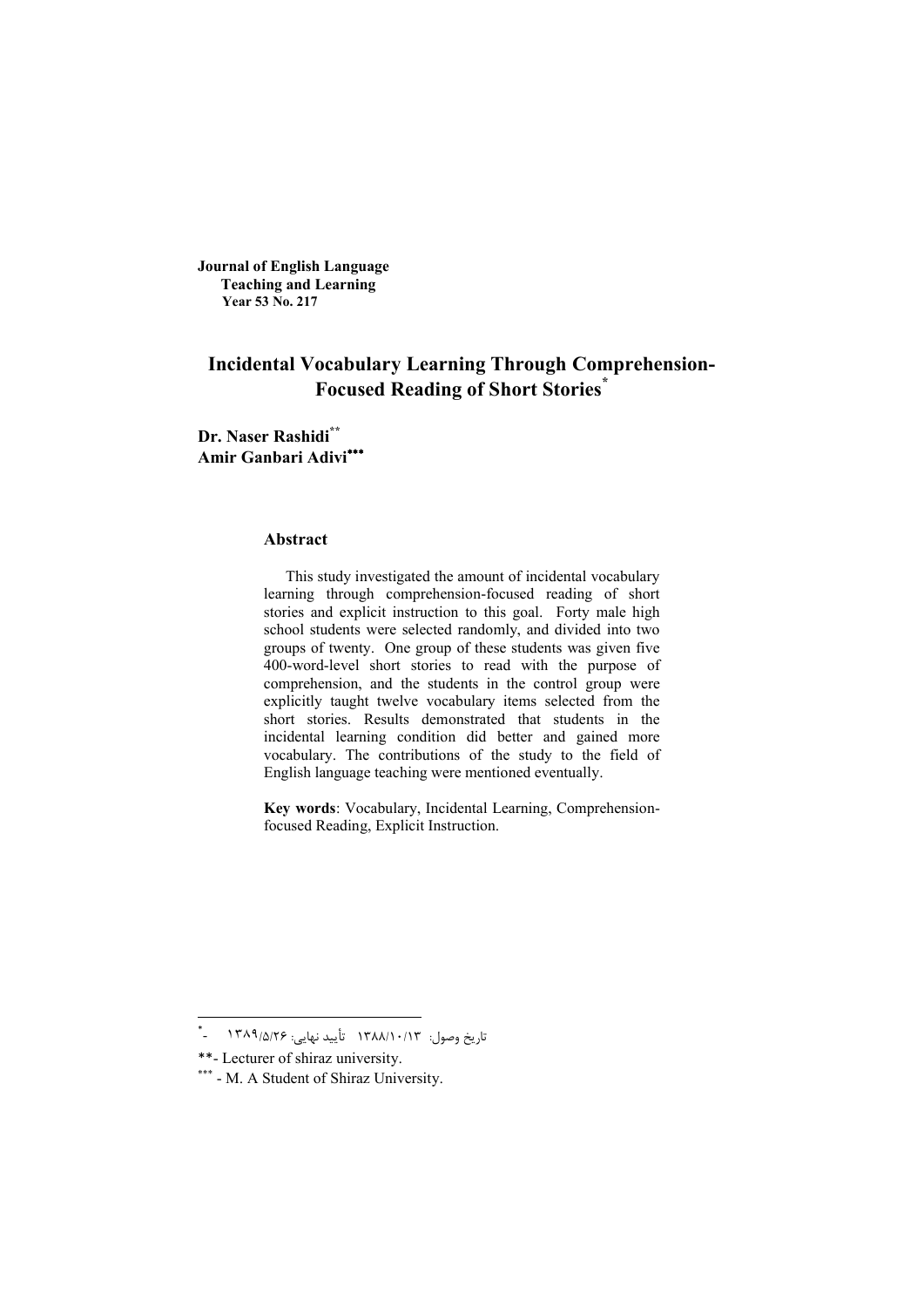### **Introduction**

The past two decades have witnessed a great rush into the study of vocabulary, particularly within the area of second language learning and teaching. Vocabulary, once a neglected aspect of language learning and teaching contexts, has now received particular attention, and is no longer sacrificed for syntax. Studies prevail in the area and they are mainly concerned with descriptions of the processes involved in vocabulary use. Of course, they have filled so many existing gaps.

Virtually anyone involved in the area of second/ foreign language pedagogy is well aware of the significance of vocabulary teaching, as day after day the crucial role of the lexicon in language learning and communication is revealed to researchers. It is now turning into a fact that learning a second language involves learning extensive vocabulary. So it is no surprise that many learners are somewhat apprehensive when faced with such an enormous task and teachers show increasing interest in searching for new and more effective approaches to teaching vocabulary. In fact, despite the impressive progress made by teachers, there is still concern as to how vocabulary can best be taught and learned.

Second language vocabulary acquisition process involves several different learning processes and, hence, is a very complex phenomenon. Thus, throughout the years, great attempts have been made to come up with sound approaches to account for such various processes. Such approaches have been distinguished in various ways. The most commonly drawn distinction is the one between incidental and intentional learning or between implicit and explicit learning. Defined generally, explicit and intentional learning are characterized by the consciousness involved in the learning process. Both include the study of decontextualized vocabulary and using dictionaries and glossaries.

Research has shown that such explicit attention to vocabulary can positively affect the second language vocabulary acquisition (Schmidt, 1990; McLaughlin, 1987). Schmidt (1994a) also supports the finding and argues that attention to input is necessary for explicit learning. Though being advantageous in so many learning situations, such decontextualized learning and explicit and intentional vocabulary learning might, in its extreme use, tend to hinder learners' ability to communicate appropriately in context.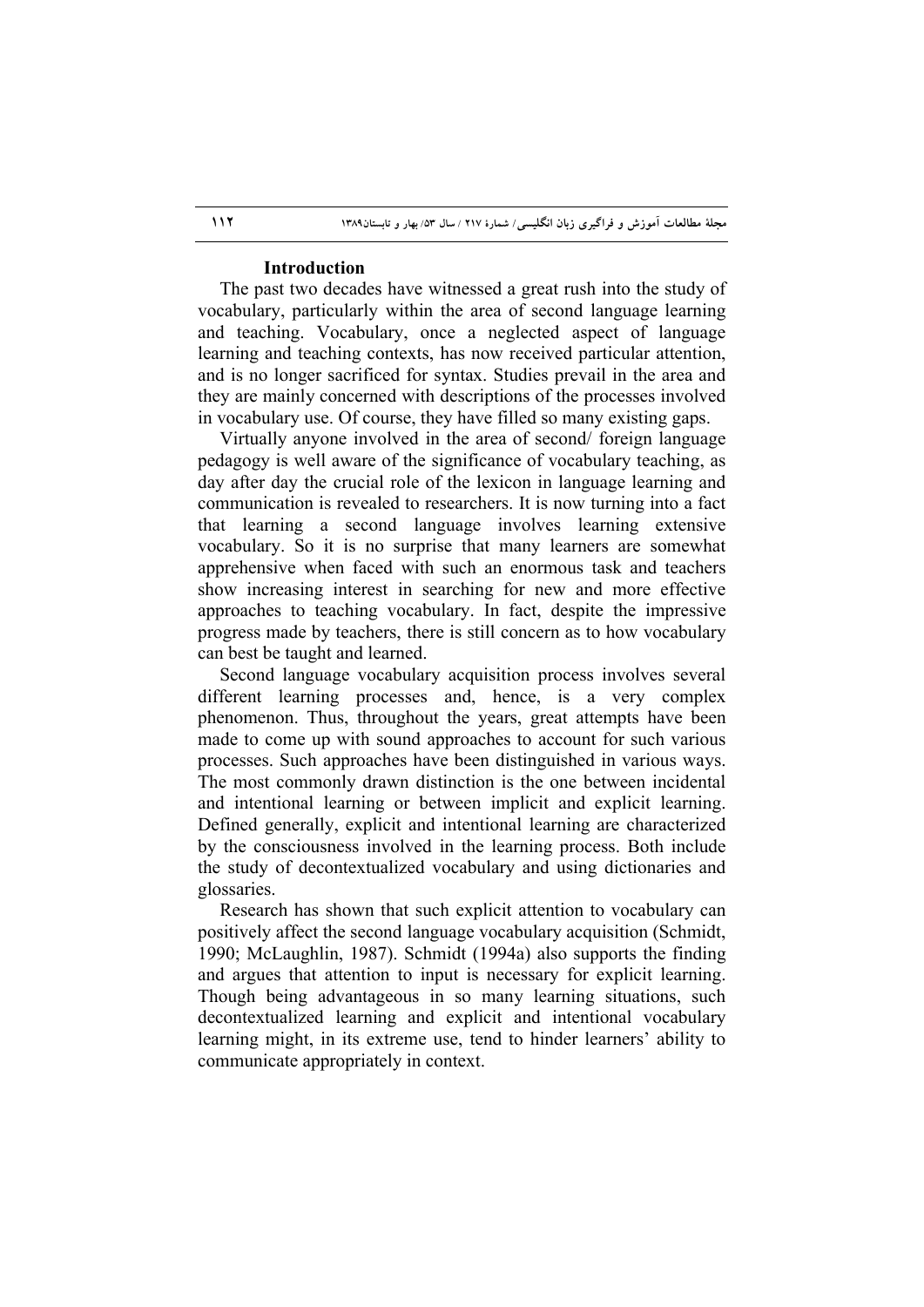It is widely believed that most vocabulary, in both first and second language, is acquired incidentally i. e. as a by-product of such receptive activities as reading and listening while the focus is not vocabulary learning but some other purposes (Cho and Krashen, 1994). Recent research on second language vocabulary learning confirms the great contribution of reading to incidental vocabulary learning (Nagy, Anderson, and Herman, 1987). "During reading, new word meanings are derived and learned even though the purpose is not the learning new vocabulary" (Swanborn and de Glopper, 2002, pp. 95-6). Therefore, extensive reading can serve as the unquestionable source of incidental second language vocabulary acquisition.

Though it is generally accepted that wide reading promotes incidental vocabulary acquisition, several factors seem to affect the amount of vocabulary gained through an incidental vocabulary acquisition, one of which is the purpose learners read for. Learners read texts for various reasons, and, as Swanborn and de Glopper (2002) maintain, they gain various degrees of vocabulary based on their purposes. In their study on the impact of reading purposes on incidental word learning from context, Swanborn and de Glopper (2002) asked students to read texts for such purposes as fun, to learn about the topic of the text, and for text comprehension. The results showed that the most incidental vocabulary gain occurred while reading for text comprehension.

However, there are still some doubts on the effectiveness of such an approach to vocabulary acquisition. Contrary to those who strongly believe in the usefulness of incidental learning of second language vocabulary, there are others who point to the great contribution of explicit attention to individual lexical items in a form-focused instructional context. While admitting that some vocabulary is certainly gained incidentally through extensive reading, they believe it to be insufficient and suggest some explicit attention to vocabulary to make the learning process more fruitful. Norris and Ortega (2000) claimed that explicit instruction not only makes a difference but also makes a very considerable difference. In their study (2000), they found out that explicit instruction was significantly more effective than implicit instruction.

Controversies still exist as to what the most effective way of learning and teaching vocabulary in a second language would be.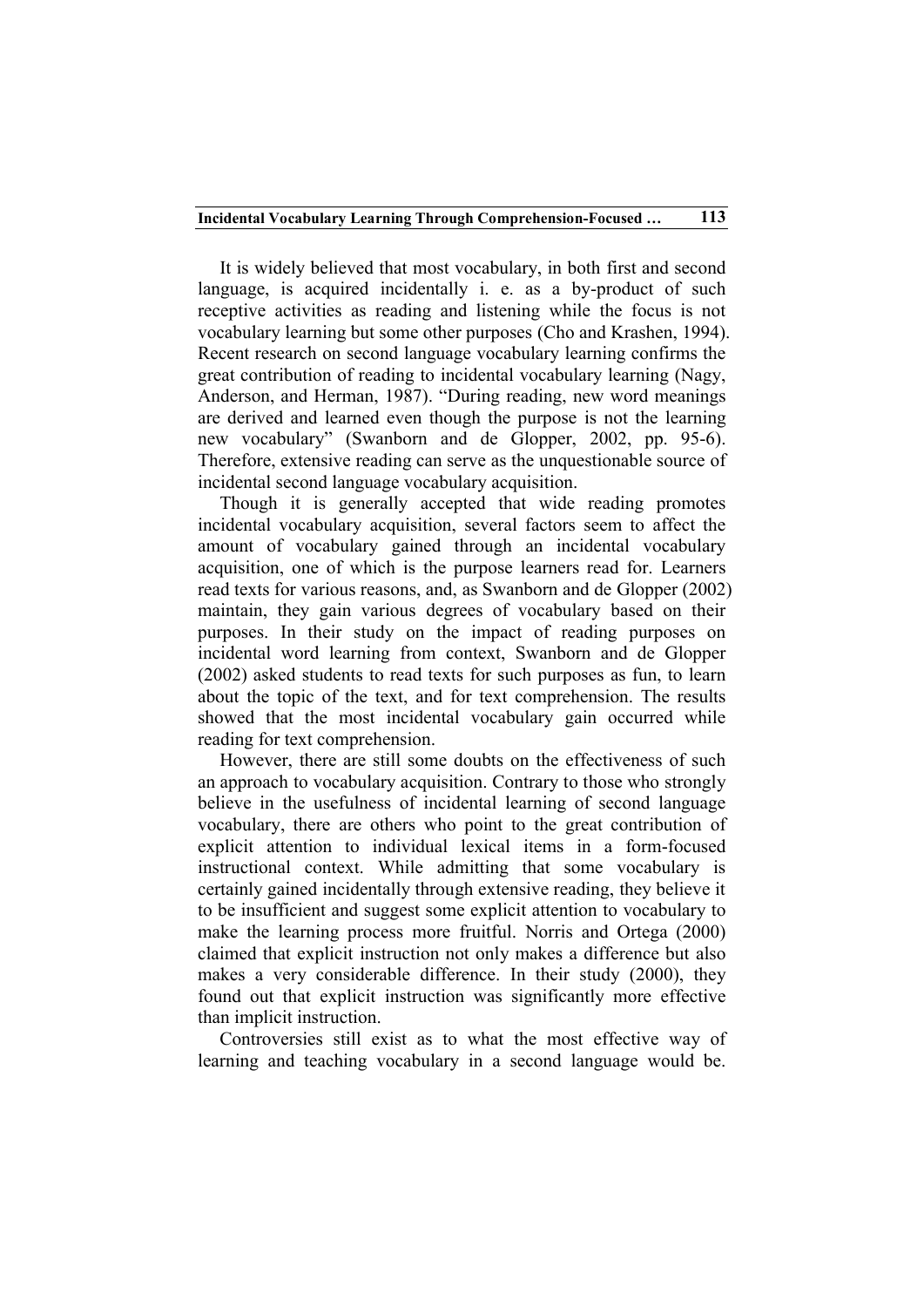What seems more reasonable, however, is to take a more balanced approach to vocabulary learning and teaching. Both types might be effectively integrated to make a whole. In fact, incidental and intentional learning should supplement the extensive reading to bring effect into language teaching programs.

So many studies have explored the area to come up with a satisfactory answer to the question: which way proved to be more fruitful: Explicit instruction or incidental learning? (Laufer, 2005; Ellis, 2001). And, they have been successful enough to arrive at the assumption that "larger amount of vocabulary can be acquired with very little form-focused (explicit) instruction" (De Keyser, 1998, p. 43). However, second language vocabulary learning is multi-faceted in nature and so many variables act cross-sectionally in this process and many questions have remained unanswered.

This study attempted to investigate the amount of incidental vocabulary learning through comprehension-focused reading of short stories.

# **Review of Literature**

The literature on second language (L2) incidental vocabulary acquisition is so vast and, of course, sometimes controversial, in all empirical, theoretical, and practical areas. The vastness might be due to the significance of the issue (Horst, Cobb, and Meara, 1998; Laufer and Hulstijn, 2001) and the controversies mostly arise from the fact that incidental vocabulary learning does not prove itself equally effective in all learning situations (Ellis, 2001; Laufer, 2005). To make a clear picture of what has been going on so far in the area of L2 vocabulary learning, therefore, a rather careful exploration of related concepts seems in order.

### **Types of Vocabulary Learning**

An overall review of literature leads us to the fact that generally four types of vocabulary learning can be distinguished; namely, incidental, intentional, implicit, and explicit. The incidental/intentional and implicit/ explicit distinctions are straightforward. When it comes to the distinction of incidental vs. implicit distinction, however, things get more complex and misunderstandings begin to appear. To make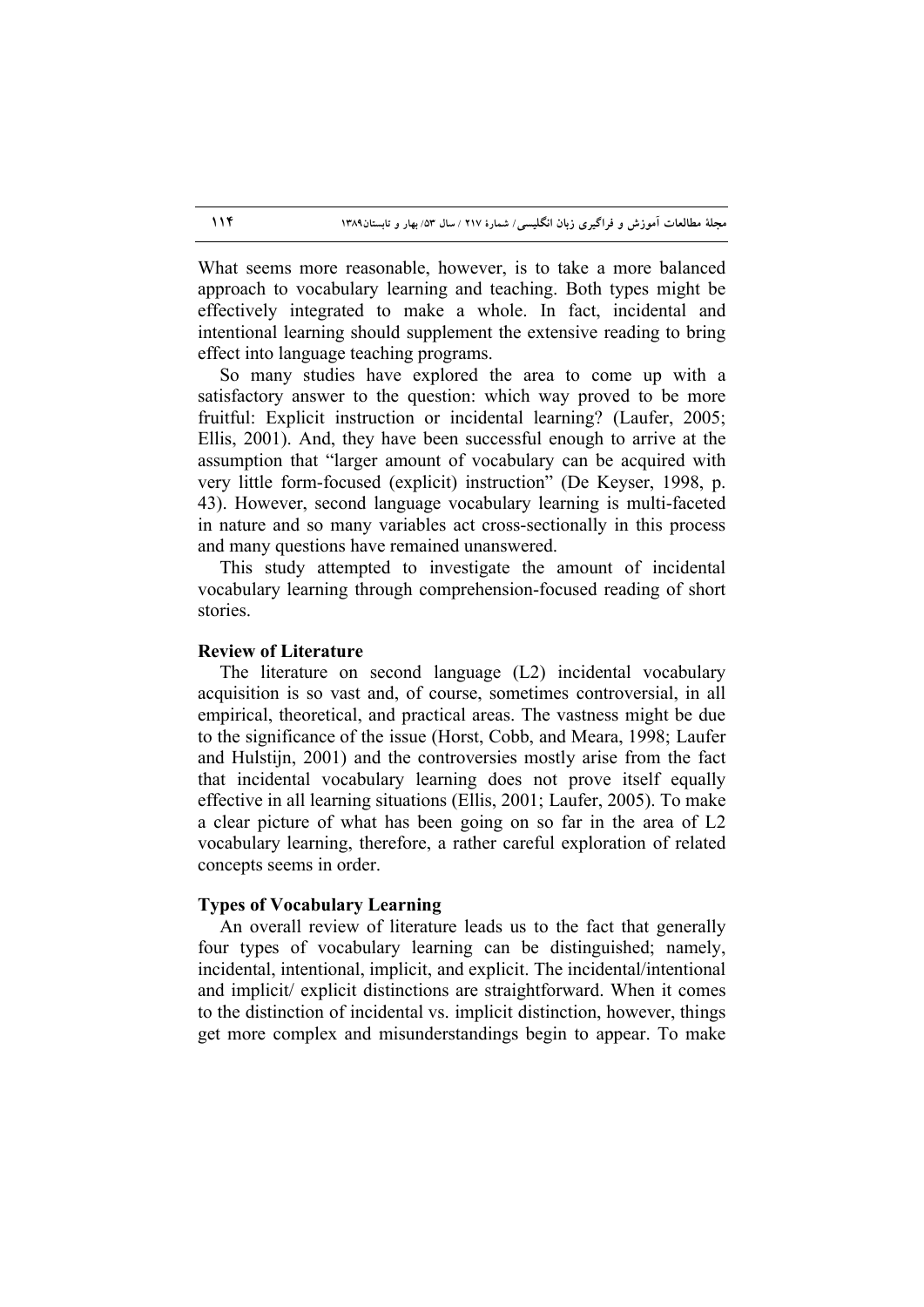life simpler, thus, certain in – depth definitions of the terms are provided here.

### **Implicit vs. Explicit**

The discussion on the various approaches to vocabulary learning has been greatly influenced by the related distinction between implicit and explicit learning. For N. Ellis (1994 a , pp. 1-2) " implicit learning is the acquisition of knowledge about the underlying structure of a complex stimulus environment by a process which takes place naturally, simply and without conscious operations". Reber (1976, p. 93) puts it in another way: "Implicit learning refers to a primitive process of apprehending structure by attending to frequency cues". Therefore, implicit learning is well identified by the lack of consciousness of the structure to be learned. Explicit learning, on the other hand, is a more conscious operation where the individual makes and tests hypothesis in a search for structure (N. Ellis, 1994a, pp. 1-2). Explicit learning, thus, is characterized by various uses of heuristic and mnemonic strategies (Reber, 1976). Using consciousness as a key term to define implicit or explicit learning, though, seems to make things more complex, for the term is misleading in itself. It will be more logical to do without it. Implicit learning has been defined in the absence of such terms as automaticity and intentionality (Frensch, 1998). However, some researchers as De Keyser (2003, p. 314) believe both of these concepts to be really distinct from what is really there in practice. He argues that automaticity is really the result of a learning process, not a characteristic of it. Making use of the construct of awareness instead, he defines implicit learning without awareness of what is being learned. Awareness has been defined by N. Ellis (1994a, p. 1) as "conscious operations". Schmidt (1994a) counts attention to input as a prerequisite for any learning to take place; hence, implicit learning does involve some attention to the stimulus but does not involve conscious operations. "Knowledge attainment" can thus "take place implicitly (a nonconscious and automatic abstraction of the structural nature of the material arrived at from experience of instances) and explicitly through selective learning (the learner searching for information and building the testing hypothesis), or because we can communicate using language, explicitly via given rules (assimilation of a rule following explicit instruction)" (N. Ellis,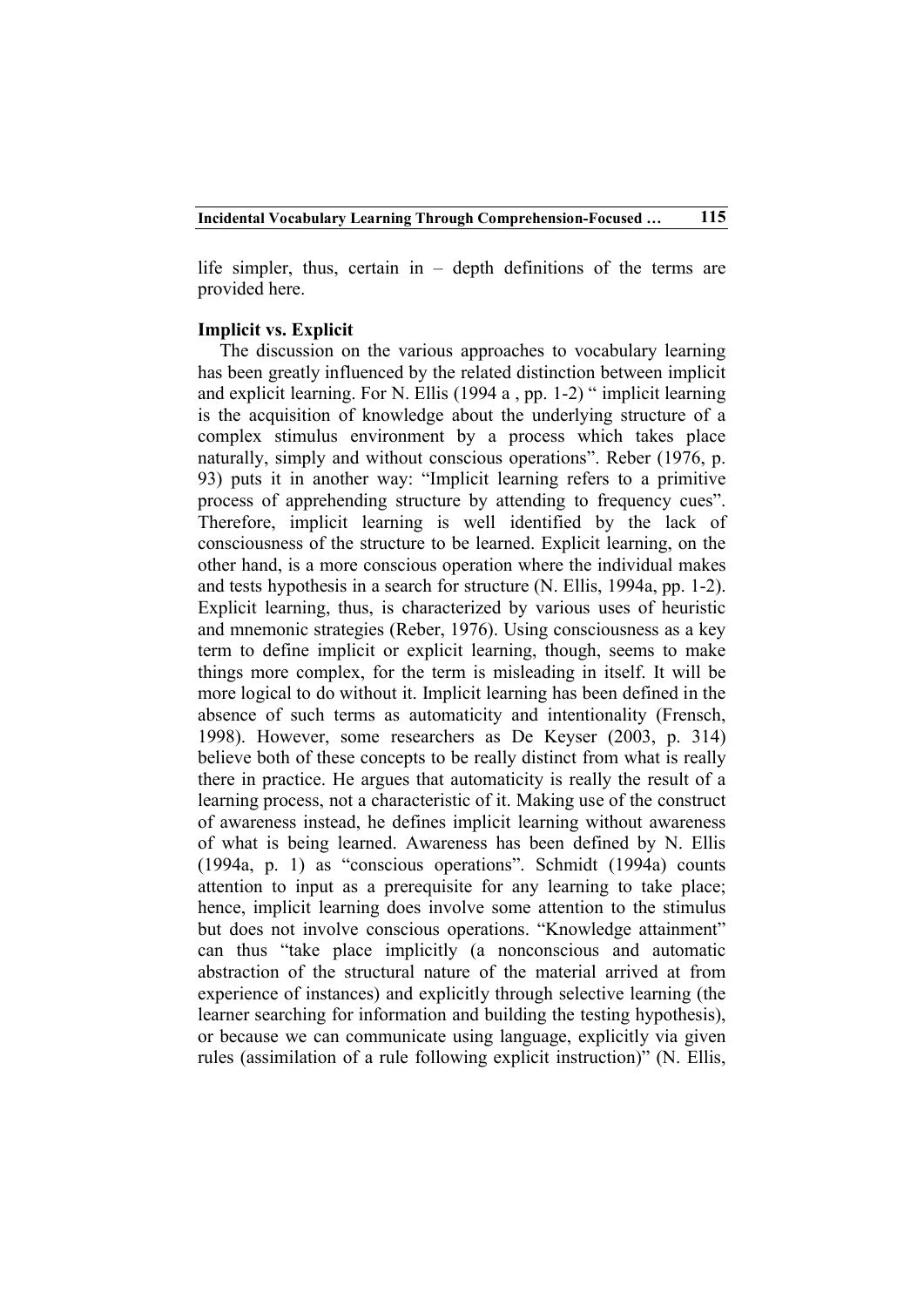1994a, pp. 1-2). Implicitly acquired knowledge, tends to remain implicit, and explicitly learned knowledge also tends to remain explicit. The latter, though, can turn into implicit in the sense that learners can lose awareness of the structure of implicit knowledge when attempting to access it, for example for applying it to a new context or for conveying it verbally to somebody else.

# **Incidental vs. Intentional**

The use of the terms incidental and intentional learning in the psychological literature goes back to the beginning of the twentieth century and has been used in experimental psychology for a long time (Laufer and Hulstijn, 2001, p. 10). Though there is no satisfactory definition of incidental learning upon which all agree, it can be drawn, from among various suggestions that incidental learning requires learners to perform a task involving the processing of some information without being told in advance that they will be tested afterwards on their recall of information (Laufer and Hulstijn, 2001). Incidental vocabulary learning can, therefore, be defined as "learning without an intent to learn" (Laufer and Hulstijn, 2001, p. 10) or, as Schmidt (1994 b) claims, as the learning of vocabulary when the learner's primary objective is to do something else, e. g. to communicate. Krashen (1989) quotes the most frequently example of vocabulary learning as the by-product of reading. Gass (1999, p. 320) summarizes all the definitions given above and puts her definition this way: "Something that is learned without the object of that learning being the specific focus of attention...."

According to Hulstijn (2003, p. 320), as it was mentioned earlier, incidental and intentional learning can be best distinguished only in the absence or presence of an announcement to the participants in a post-test. (Thus, in the case of incidental learning the experiment may not even be explicitly presented as a learning experiment because the word learning itself might make the students use specific strategies unwanted by the experimenter, hence, deviate the objective of the study. Yet, Ellis (1999b, p. 45) distinguished incidental and intentional learning based on the distinction between such cognitive terms as focal and peripheral attention. As he maintains, "intentional learning required focal attention to be placed deliberately on the linguistic code (i. e. on form or on form-meaning connections)" while "incidental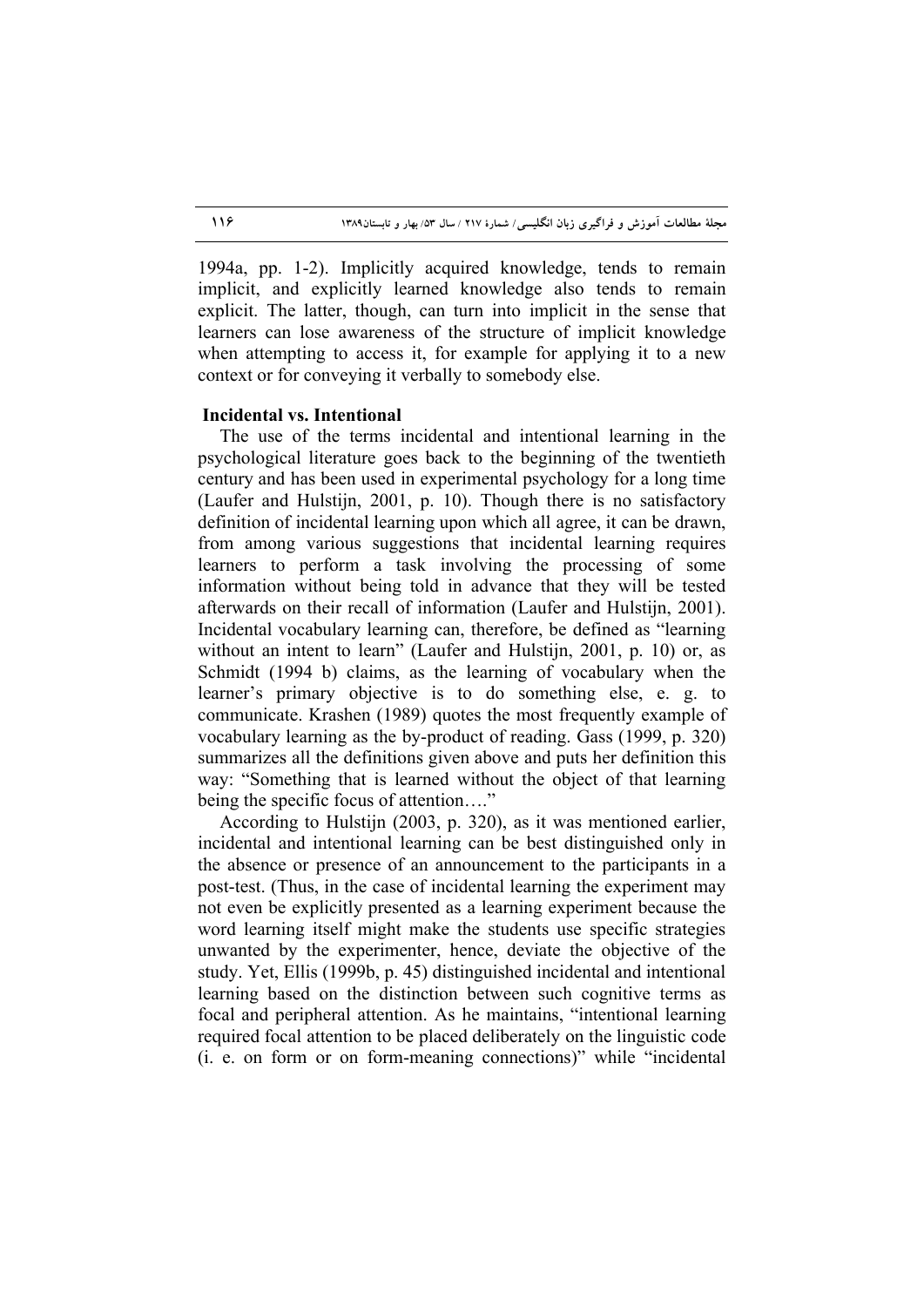learning requires attention to be made on meaning (i. e. message content) but always peripheral attention directed to form". Hulstijn (2003, p. 357), too, considers some degrees of noticing and attention to be present in both incidental and intentional learning, the only difference being that during intentional learning they are deliberately geared at committing new information to memory whereas in incidental learning the case is different.

Gass (1999, p. 321) introduces the factors involved in vocabulary learning in a schematic representation that captures the distinction between incidental and intentional learning:

| Intentional $\leftarrow$  | $\rightarrow$ incidental |  |  |
|---------------------------|--------------------------|--|--|
| No cognate                | cognate                  |  |  |
| First exposure            | lots of exposure         |  |  |
| No known L2-related words | known L2-related         |  |  |
| words                     |                          |  |  |

Figure 2.1 Incidental and intentional learning adapted from Gass (1999, p. 325)

According to this figure, it can be concluded that words are more likely learned incidentally in case (a) there are recognized cognates between the native and the target languages, (b) there is significance exposure to second language, or (c) words related to the target vocabulary are known.

#### **Incidental vs. Implicit**

Things get more complex when it comes to the distinction between implicit and intentional learning. The notions, here, are so interrelated that misunderstandings are very likely to arise. Ellis (1994a, p. 1) tends to distinguish between the two, using "consciousness" as a key term. For him, implicit learning will typically take place when knowledge about the underlying structure of a complex stimulus environment is acquired through a process which does not involve any conscious operation and which taken place naturally and simply. Schmidt (1990) distinguishes among three different aspects of consciousness; namely, consciousness as awareness, consciousness as intention, and consciousness as knowledge. Different types of learning can take place based on how consciousness is defined. Thus, according to Reider (2003, p. 28), if we define consciousness as intentionality, then the absence or presence of it will lead to incidental and intentional learning, respectively. In a similar fashion, if we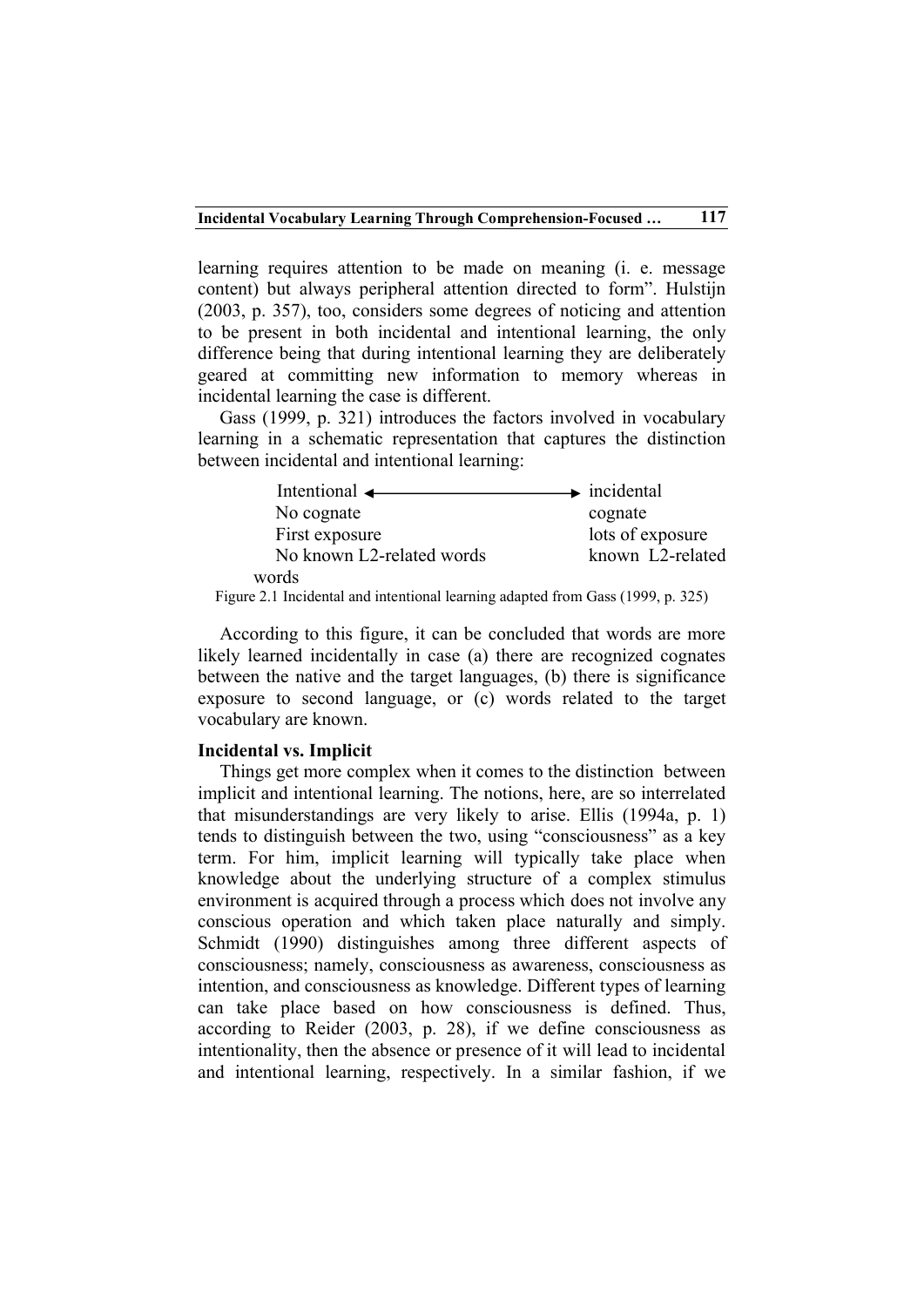consider consciousness as awareness, its absence and presence will end up with implicit and explicit learning, in turn.

# **Psychological Bases of Incidental Vocabulary Learning**

Laufer and Hulstijn (2001, pp. 14-15) assume that retention of words when processed incidentally, is conditional upon the three factors of need, search, and, evaluation which, taken together, he refers to as "involvement". Involvement, in Laufer and Hulstijn's words, is perceived as "a motivational-cognitive construct which can explain and predict learners' success in the retention of hitherto unfamiliar words" (2001, p. 14). The need component of involvement is the motivational, non-cognitive dimension of it, being concerned with the need to achieve. In the positive sense, an example of such concept of need may be the case of a learner who encounters an unknown word while reading a text, the meaning of which in necessary to understand the message. Here, s/he will experience the need to understand it (Laufer and Hulstijn, 2001). Search and evaluation, however, are two cognitive dimensions of involvement, contingent upon noticing and deliberately allocating attention to the form-meaning relationship (Schmidt 1994 b). Search is the attempt to find the meaning of an unknown word either by trying to find the translation, as another cognitive dimension of involvement, or by comparing a given word with other words. It, in fact, implies some kind of selective decision based on a criterion of semantic and formal appropriateness of the word and its context (Laufer and Hulstijn, 2001).

# **Incidental Vocabulary Learning through Extensive Reading**

It is now clear that wide reading promotes incidental vocabulary learning (Nagy, Anderson, and Herman, 1987). Extensive reading has proved itself to be highly influential in incidental vocabulary gain for it exposes learners to large quantities of material within their linguistic competence which is, at the some time pleasurable. Vocabulary gain through extensive reading may be attractive for a number of reasons. First, reading as an individual activity might prove to be beneficial for learners of every level of proficiency since reading is a very flexible activity which does not lock learners into a fixed learning program as class does. Second, it allows learners to follow their interest and, therefore, carries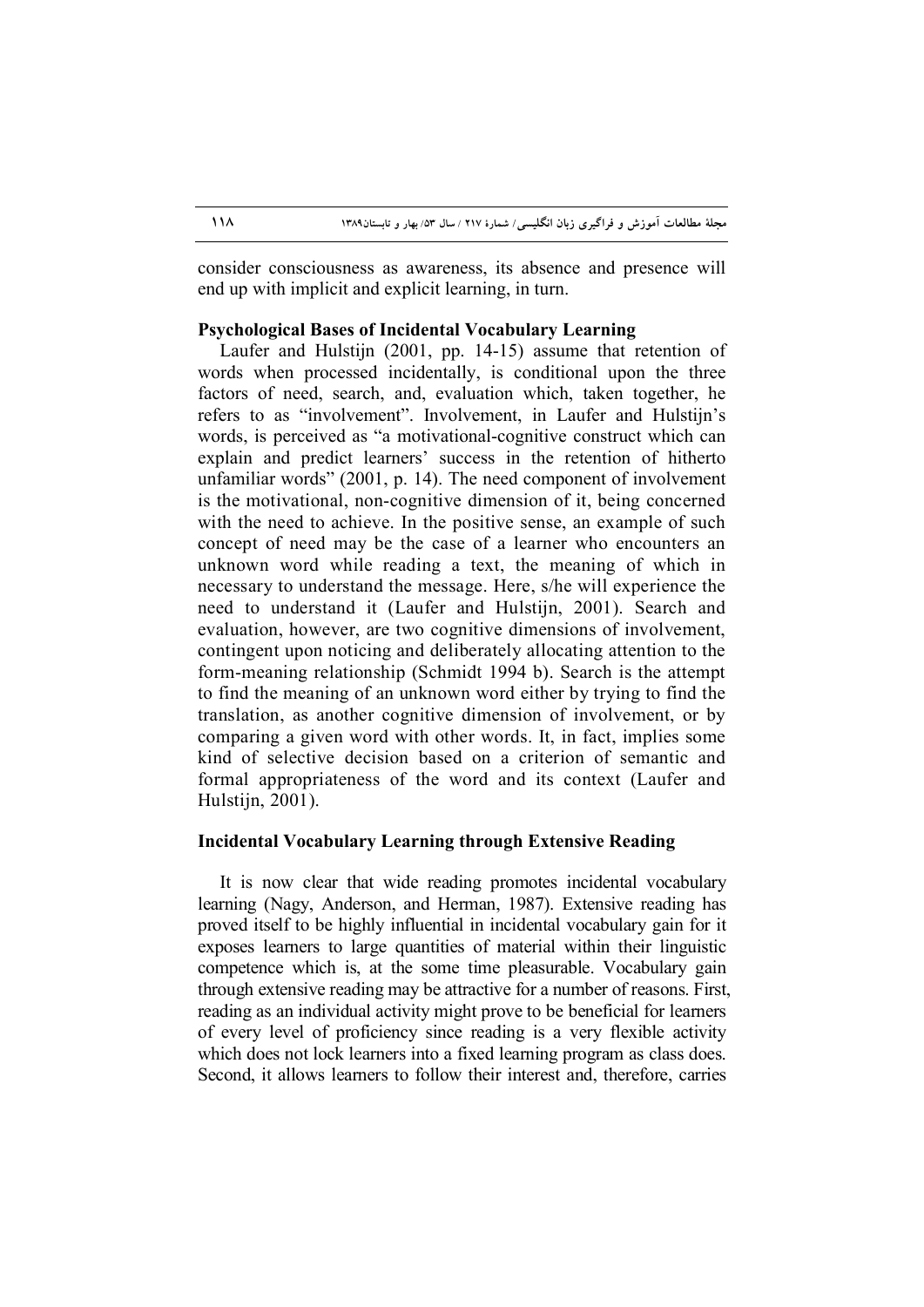with it some degrees of motivation. The last reason is that learning provides students to continue with their studies outside the classroom context.

Opposing views, however, exist which do not believe in the effectiveness of using reading as a material for incidental vocabulary learning. Although, there is an overall agreement on the usefulness, even necessity, of extensive reading, vocabulary learning tasks and of teaching explicit strategies for vocabulary learning, there is by now ample evidence to show that explicit instruction has a positive effect on second language acquisition. Long is among those advocating explicit instruction of vocabulary. He, in his review of some 12 studies asserted that the answer to the question "does L2 instruction make a difference?" is a "yes" (Long, 1983, p. 380). Norris and Ortega (2000) in a meta-analysis of 49 form-focused instruction (FFI) studies found even more conclusively in favor of explicit instruction, noting that not only did FFI make a difference but also that it made a very considerable difference. Their analysis also found that explicit instruction was significantly more attractive than implicit instruction and that the effects were more durable. Schmidt (1990), too, following Ellis (2001) concludes that language acquisition can be speeded by explicit instruction and that without any focus on form or consciousness-raising … formal accuracy is an unlikely result.

Research on L1 reading and vocabulary learning has identified such factors as age, reading skill, and several word characteristics to influence the amount of incidental vocabulary learning while reading (Swanborn and de Glopper, 1999). One factor that has remained neglected, to some extent, is the reading purpose i. e. the goal for which learners read.

Stallman (1991), comparing readers directed to the vocabulary in a text to readers not focused on vocabulary, could not demonstrate the effectiveness of incidental vocabulary learning. Past research, though, indicates that reading objectives direct the learners' attentional processes to those parts of information in a text that is relevant to accomplishment of the reading task (Klauer, 1984). Following this argument, it is expected that readers directed to vocabulary to demonstrate greater gain in vocabulary knowledge than students who have another goal in mind.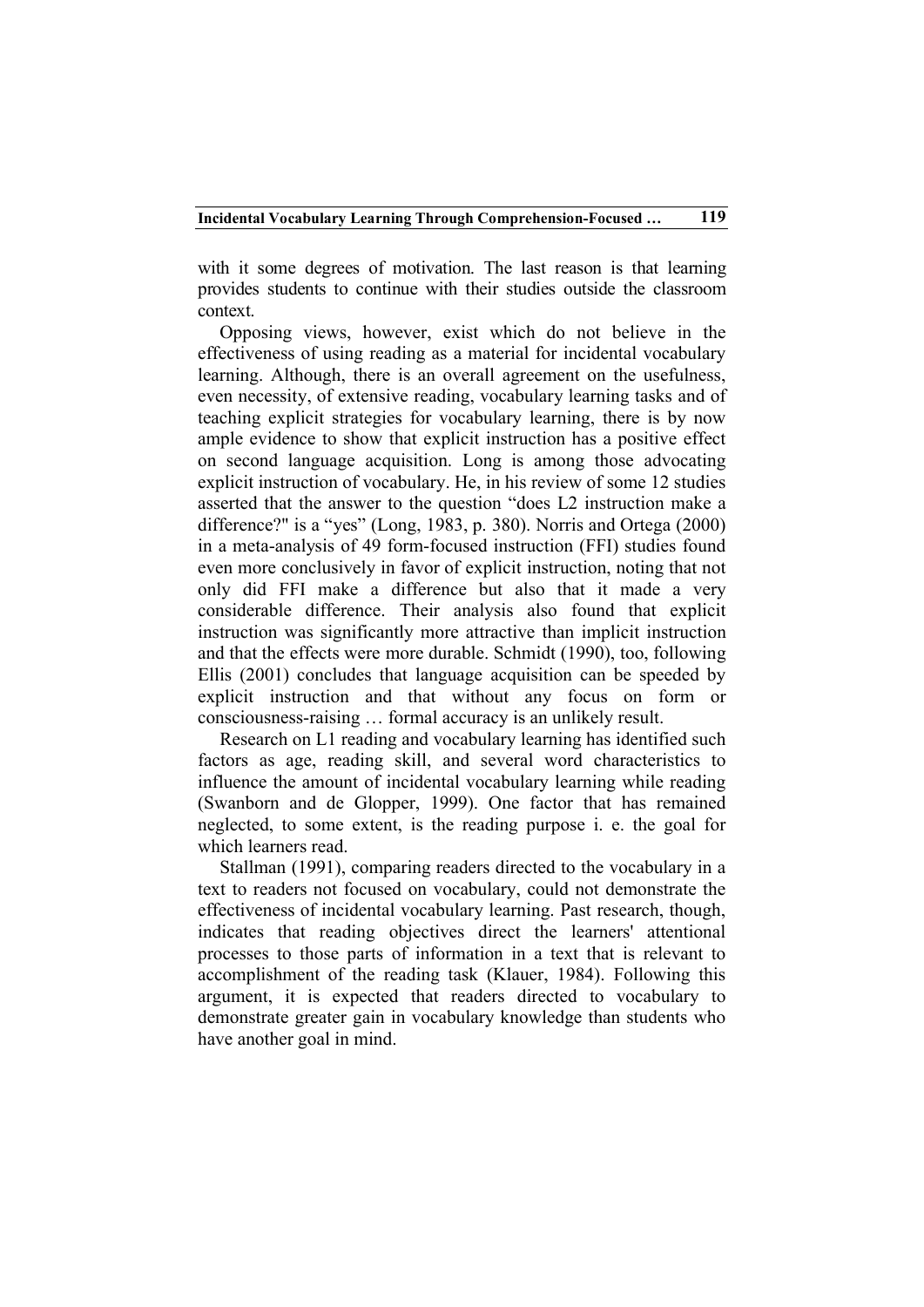Swanborn and de Glopper (2002) investigated the impact of reading purpose on incidental vocabulary learning from context. They specified three purposes for the reading tasks, namely, reading texts for fun, to learn about the topic and for text comprehension. They found out that properties of words learned incidentally while reading ranged from .06 for free reading, .08 when reading for text comprehension to .10 when reading to learn about the topic. However, the texts they used were various informative texts about animals, science, etc. Since motivational aspects play a role in incidental vocabulary learning (Horst, et, al., 1998), the results of such study might not be the same if the reading material is one of learners' interests.

 In line with these researches, as stated above, the present study investigated the amount of incidental vocabulary learning through comprehension-focused reading of short stories and explicit instruction to this goal. In other words, the study was an attempt to answer the following questions:

1. Is incidental vocabulary effective in the amount of vocabulary learned?

2. If yes, how effective is it in comparison to explicit instruction?

## **Method**

#### **Participants**

Forty Iranian male high school students participated in the experiment. All the students were of roughly the same age (16-17) and were studying English as a compulsory subject during guidance and high school education. These students were selected randomly from among the students of Bahman 22 High School in Fouladshahr.

### **Materials and Instruments**

*Short stories*: five stage- one (400-headword) short stories were selected and prepared for the students in the incidental vocabulary learning condition. Measures were taken to make sure that these students had not already read the stories. Vocabulary level was controlled for the reading task which was a comprehension-focused one.

*Target words*: of the words students encountered in the short stories, twelve words were selected. To control for the existing knowledge of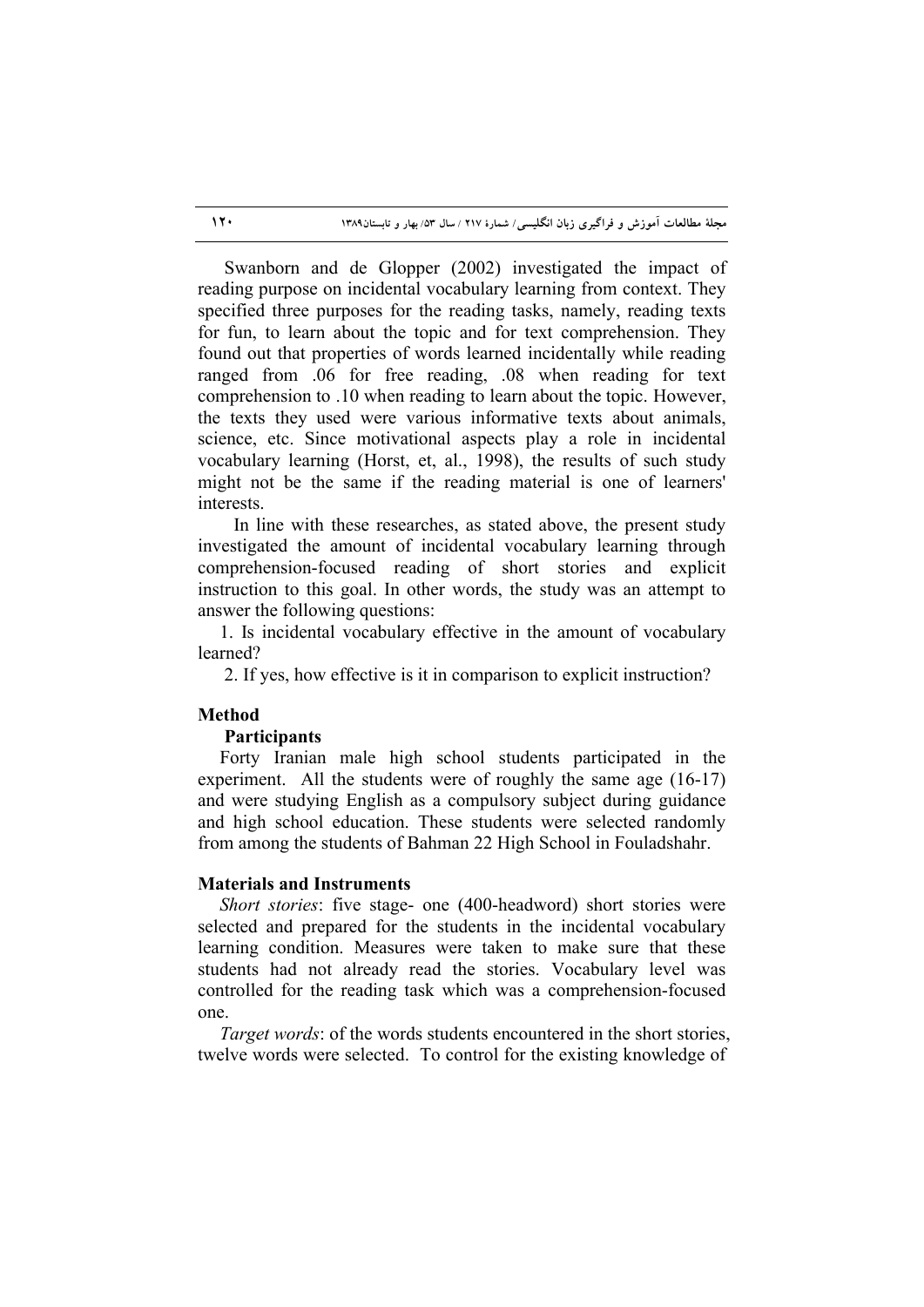these target words, a group of students of the same class but not participating in the experiment were used to make sure that the target words were unknown to the students of this grade. The teacher also approved that the words were not included in the course book. So the target words were unknown to all forty students. The target words were *blind, bloodstains, bury, sand, spirit, strange, floor, petrol, jewel, sharks, view, and ghost.*

*Test*: To assess students' learning of the target words throughout the study, a multiple-choice test was employed (see Appendix). Two versions of the same test were used to ensure that adjacent students would not copy each other.

### **Procedure**

At the outset, a well-established state high school, Bahman 22, was selected to host the study. The researchers did this to keep out the negative effects of the teacher's lack of mastery over the subject matter. Afterwards, based on random sampling, two classes of the same grade were chosen to participate in the study.

To make sure that there is no significant difference between the students of the two classes with regard to their English language proficiency and have a homogeneous sample, students' marks in their language proficiency test were compared. Noticing no significant difference between two groups, the researchers randomly chose twenty students of one of the classes as his control group and the same number of students in the other class as the experimental group.

Those in the experimental group were assigned the task of reading the short stories for the purpose of comprehension. Nothing was mentioned about the later-on exam. Students in the control group were explicitly taught the target words using a presentation, practice, and production (PPP) approach by their own teacher, however. The explicit instruction took place in the absence of those reading the short stories. The students were not informed of the specific object of the study. The unexpected administration of the test took place in one session for both groups. Independent T-test was used to find the probable differences between the two groups' performance.

# **Results**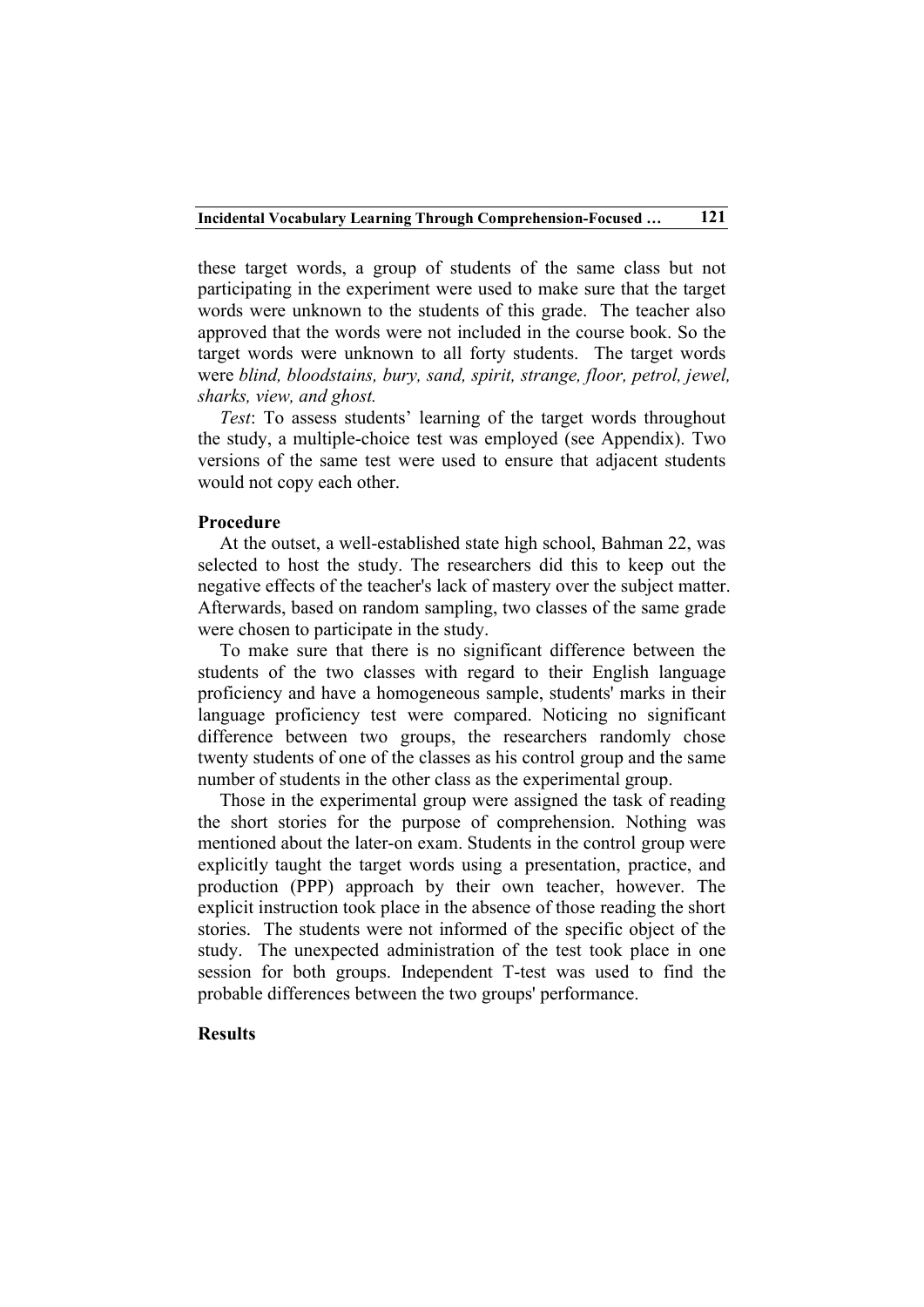As mentioned in the previous section, to examine the homogeneity of the sample, their language proficiency scores were analyzed. Table I below illustrates the resulted data. The level for statistical significance was decided to be 0.05.

Table I: Independent sample T-test to check for the homogeneity of both groups in their language proficiency

|      | <b>Groups N Mean</b> |      | Std.<br><b>Deviation</b> | df | Sig.  |
|------|----------------------|------|--------------------------|----|-------|
| Exp. | 20                   | 14.8 | 2.56                     |    | 0.266 |
| Con. | 20                   | 15.6 | 2.18                     | 38 |       |

Table I above simply shows that there is no significant difference between the two groups ( $p > 0/05$ ) with regard to their language proficiency level; therefore, the sample is homogeneous in this case.

Table II: Independent sample T-test which shows the results of the experiment

| Groups N Mean |        | <b>Std. Deviation</b> | df | Sig. |
|---------------|--------|-----------------------|----|------|
| Exp.          | 2016.1 | 2.07                  | 38 | 0.00 |
| Con. 20 13.4  |        | 2.11                  |    |      |

The results in Table II indicate that the students' performance in the experimental group was significantly different ( $p > 0/05$ ) from those in control group. Here, Mean differences meaningfully show that the former group did better than the latter one (i.e. Mean  $\exp = 16.1$ ) Mean con  $= 13.4$ )

# **Discussion**

In this study, the amount of incidental vocabulary learning through comprehension-focused reading of short stories was examined. As the results did reveal a significant incidental vocabulary gain compared with the outcome of explicit instruction, what comes out of this study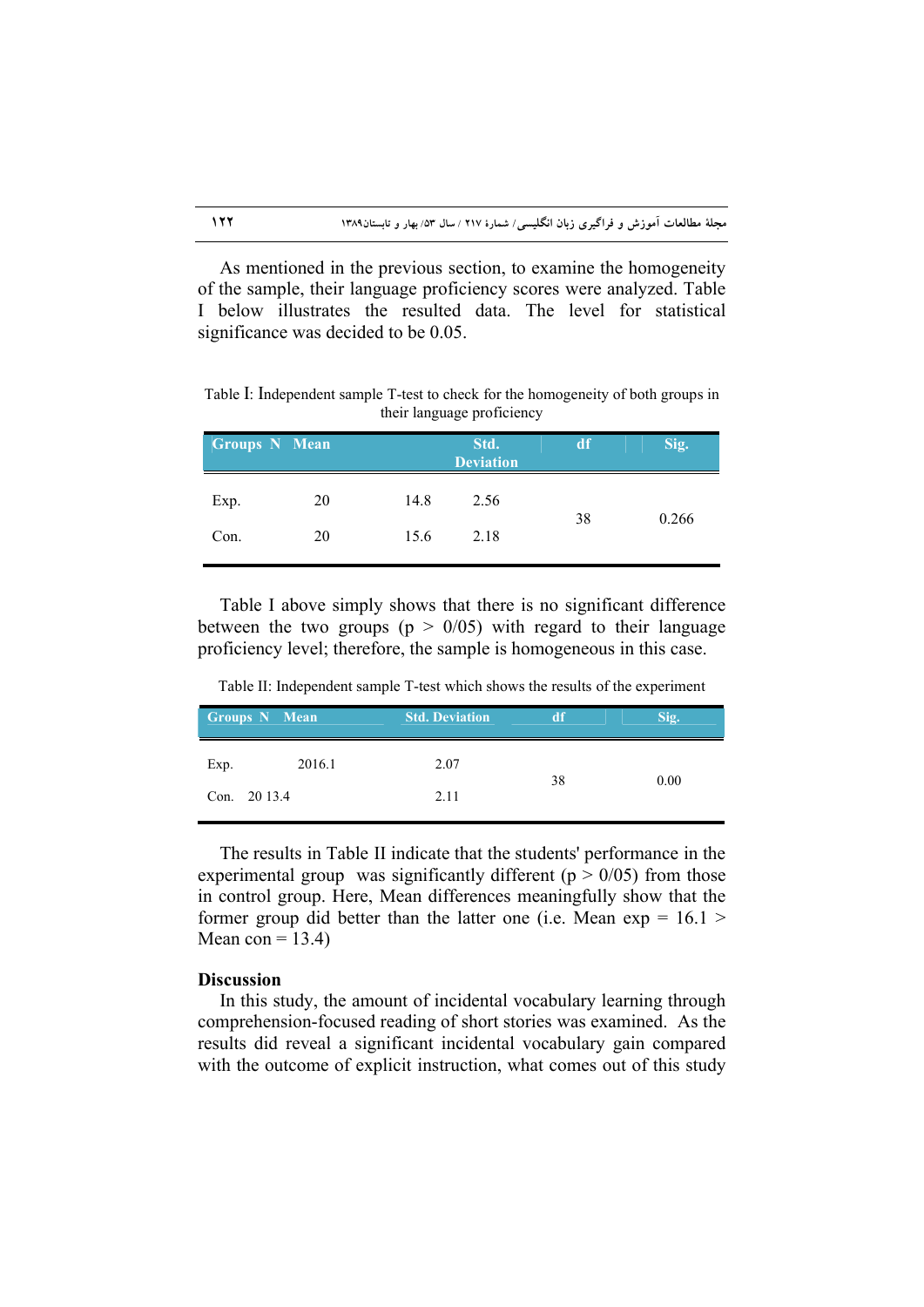seems to be inconsistent with previous research (Laufer, 2005; Laufer and Yano, 2001; Cho and Krashen, 1994; Knight, 1994; etc.). While admitting that certainly some vocabulary is gained through extensive reading, all these researchers strongly believe in the necessity and, hence, effectiveness of explicit instruction of vocabulary. The claim that explicit teaching of vocabulary is necessary can sometimes be justified by the fact that a high percentage of unknown words in a text might make the task of guessing words from context very difficult (Decarrico, 2001).

One important factor, present in this study and absent in most of the researches done on L2 incidental vocabulary learning, was the specification of a purpose for reading short stories. As Swanborn and de Glopper (2002) maintain, reading purpose has a determining impact on incidental vocabulary learning. Learners may read for various purposes. One reason why students in the incidental learning situation did better might be the fact that a purpose was already defined for them: They had to read for the purpose of comprehension of the stories. As they knew that they might be asked, later on, for the comprehension, they must have paid more attention to the contextual clues in order to guess the meaning of the unfamiliar words they encountered in the texts. Here, one might argue that such intentional attention would deviate the process of incidental vocabulary learning in that it makes it explicit to some extent. But the fact is that the purpose of the reading process was text comprehension and students were not aware of the objective of this study. Nor any mention of any follow-up vocabulary test was made to them.

A second related justification for this result can be students' repeated exposure to the target words in the five short stories, compared with the limited exposure of students during the explicit instruction. As Laufer (2005) claims, vocabulary acquisition is usually a cumulative process i. e. each additional exposure to the same word may enrich and strengthen the learner's knowledge of it. Since the target words were mostly related to the general theme of the stories, certainly students reading short stories expose to them more frequently than others in the control group.

Of course, it must be noted that this study suffers from an uncontrolled variable in operate i.e. the probability that students might have looked up the unknown wards in a dictionary. The better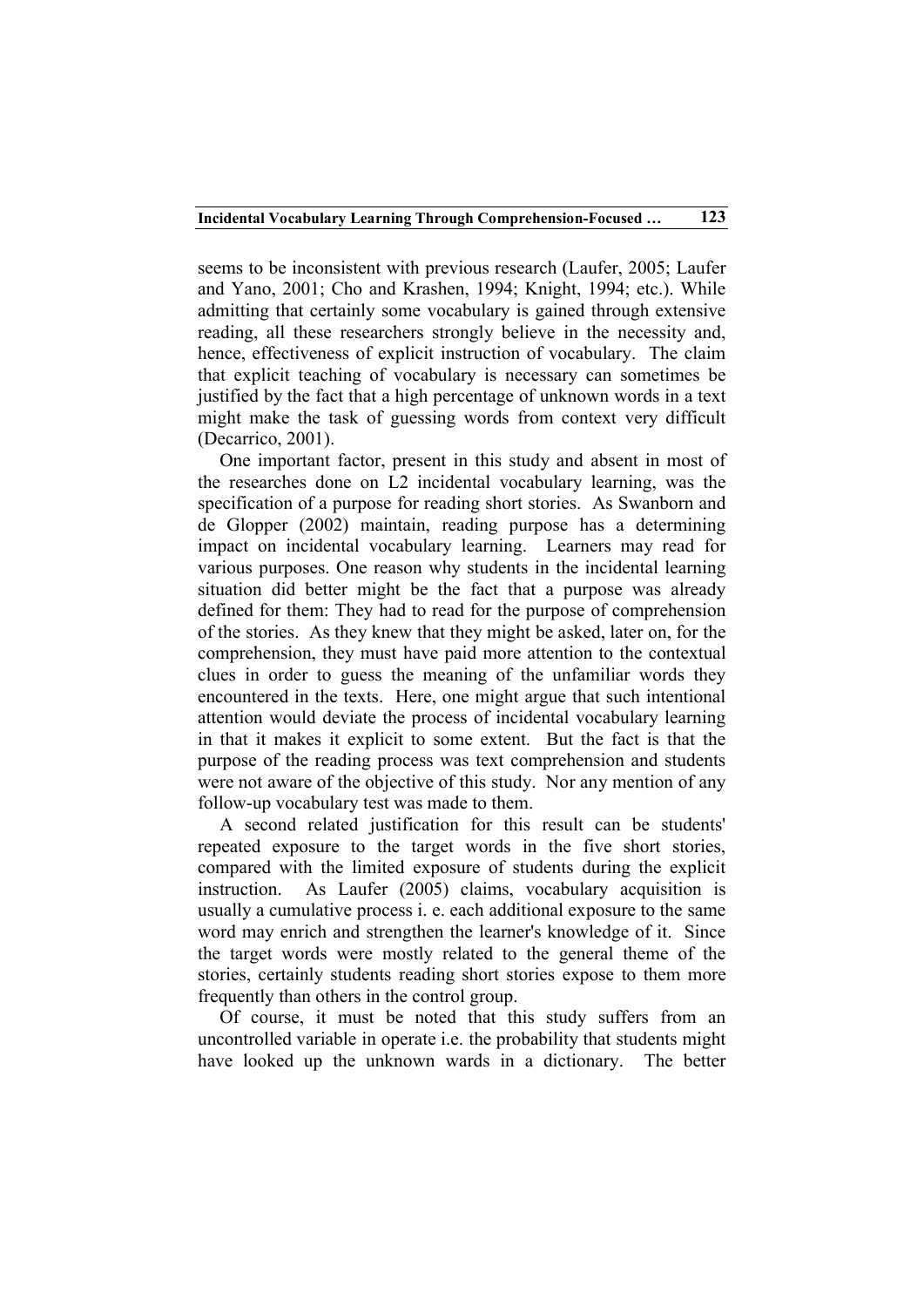performance of students reading short stories can, then, be attributed to this uncontrolled variable. This variable could be controlled by asking students not to look up the words in the dictionary. However, this would increase their sensitivity and, therefore, lead them to pay explicit attention to unknown words; hence, affecting the overall objective of the study i.e. the amounts of their incidental vocabulary learning.

# **Conclusion**

Ellis (2008) argues that much of language learning, in general, and vocabulary learning, in particular, is implicit in nature because learners cannot be expected to develop awareness of the low-level distributional properties of the target language. However, he also argues that explicit instruction of vocabulary has a role to play in forcing learners to attend to the structure of the so-called ambiguous sequences. Unfortunately, the only role given to incidental vocabulary learning is a peripheral one, which dooms it to exist only in the presence of explicit instruction. The results of this study showed that specifying a purpose for students while reading short stories can facilitate incidental vocabulary acquisition. Horst, et. al. (1998) in their study on acquiring second language vocabulary through comprehension-focused extensive reading lends great support to this concluding remark. Taken as a whole, if appropriate condition and materials are prepared for learners, incidental learning of vocabulary is likely to take the floor more explicitly than before. Therefore, in answering the research questions of the study it can be maintained that the results confirmed the effectiveness of incidental vocabulary.

### **Pedagogical implications**

The results of the present study implicate that incidental learning of vocabulary, might deserve much more attention than has been given to it so far. Despite the common view in vocabulary studies that we have not been explicitly taught the majority of words we know, the only role given to incidental vocabulary learning has been that of a complementary component. Since, as Swanbern and de Glopper (2001) believe, vocabulary knowledge is highly correlated with reading comprehension, and for reading to be a venue of vocabulary learning, high- frequency words of language must be taught explicitly.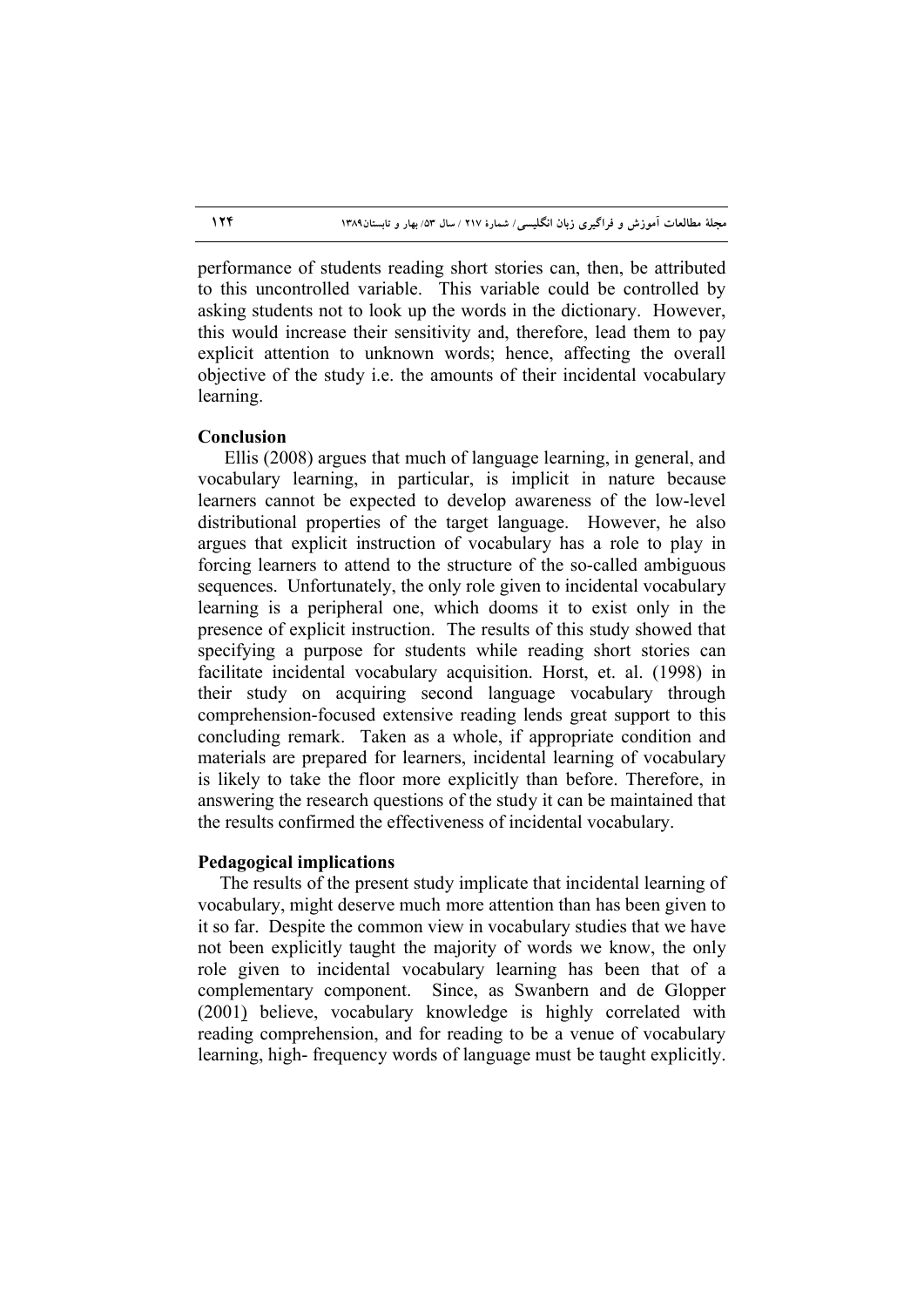However, beyond a certain level of proficiency, vocabulary learning seems to be more effective if occurs incidentally. Thus, learners can take the control of their vocabulary learning in hand.

In order for this to happen, teachers must provide appropriate and comprehensible reading materials geared at the students' level of proficiency, and, obviously assign a specific purpose for the reading tasks. Teacher might make use of various strategies to promote incidental vocabulary learning during such tasks. It is recommended that texts be initially selected from among interesting ones available, e. g. short stories, so that students get more motivated to go through the process more successfully. Later on, when they get into the habit of learning words incidentally, various texts may be employed.

Moreover, incidental learning from exposure to texts will be greatly facilitated if learners use vocabulary learning strategies. These strategies will undoubtedly be required initially, in any case, as students are encouraged to make the transition to independent learning by determining meanings of the less frequent words through readings.

# **Limitations and suggestions**

 The present study was carried out with a small number of Iranian high school students who were nearly of the same age. It seems that this project would have been more informative, and the results would have been more generalizable if done based on a more heterogonous population and with participants of different age groups. What is more, as it was mentioned earlier, there was an uncontrolled variable which might have affected the results of the study: the possibility that students in the incidental learning condition might have looked the unfamiliar words up in a dictionary, especially since the target words were selected based on their relatedness to the general theme of the stories. Time limitation, too, may be another reason that the results of the study would rather be accepted with reservation.

The findings of this study may bear many interesting questions for further research. As these findings are not in line with most studies in the literature, further experiments should be conduced to see how incidental vocabulary learning will act with regard to other variables as age, gender, various proficiency levels, and various purposeful (reading) tasks. Attempts must be made to see whether incidental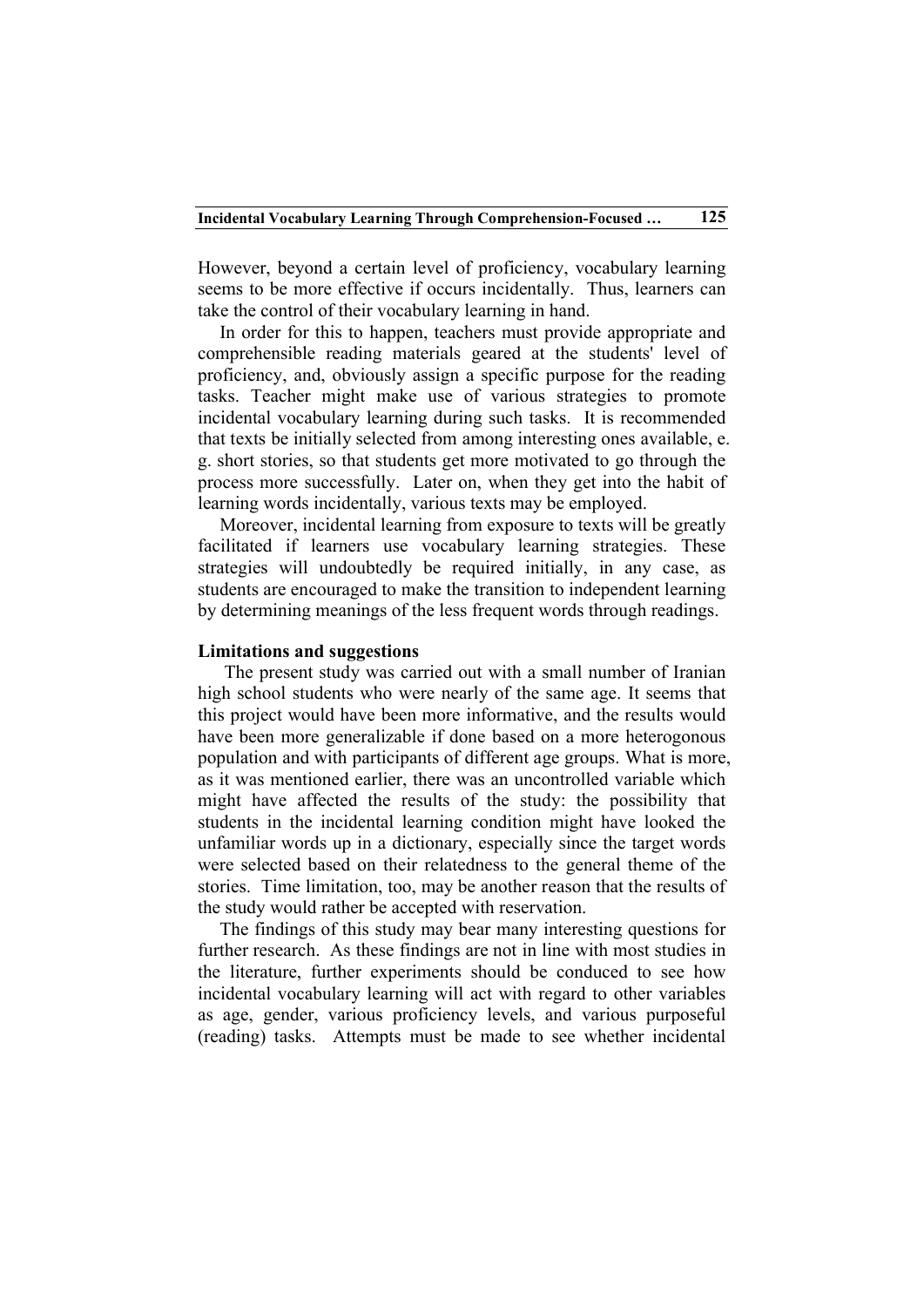vocabulary learning phenomena will prove itself to be more erective than explicit instruction in front of any of the above factors.

## **References**

- Cho, K. S., & Krashen, S. D. "Acquisition of vocabulary from the sweet valley kids Series: Adult ESL acquisition". *Journal of Reading*, 37, (1994), 662-667.
- Decarrico, J. S. (2001). *Vocabulary Learning and Teaching*. In M. Celce-Murcia (Ed.), Teaching English as a second or foreign language (pp. 285- 292). New York : Heinle and Heinle.
- Dekeyser, R. M. (1998). *Beyond focus on form: Cognitive perspective on learning and practical second language grammar*. In C. Doughty and J. Williams (Eds.), The handbook of second language acquisition (pp. 42- 63). Oxford: Blackwell Publishing.
- Dekeyser, R. M. (2003). *Implicit and explicit learning*. In C. Doughty and J. Williams (Eds.), 313-348.
- Ellis, N. (1994a). *Implicit and explicit language learning: An overview*. In N. Ellis (Ed.), Implicit and explicit learning of languages (pp. 1-33). London: Academic Press.
- Ellis, N. C., & Larsen-Freeman, D. "Language emergence: Implications for Applied Linguistics- Introduction to the special issue". *Applied Linguistics*, 27, (2006), 558-589.
- Ellis, R. (1999). *Learning a second language through interaction*. Amsterdam: John Benjamin's Publishing Company.
- Ellis, R. "Does form-focused instruction affect the acquisition of implicit knowledge? A review of the research". *Studies in Second Language Acquisition*, 24, (2001), 223-236.
- Frensch, P. A. (1998). *One concept, multiple meanings: On how to define the concept of implicit learning*. In M. Stadler & P. A. Frensch (Eds.), Hand book of Implicit Learning (pp. 47-104). Thousand Oaks, CA: Sage.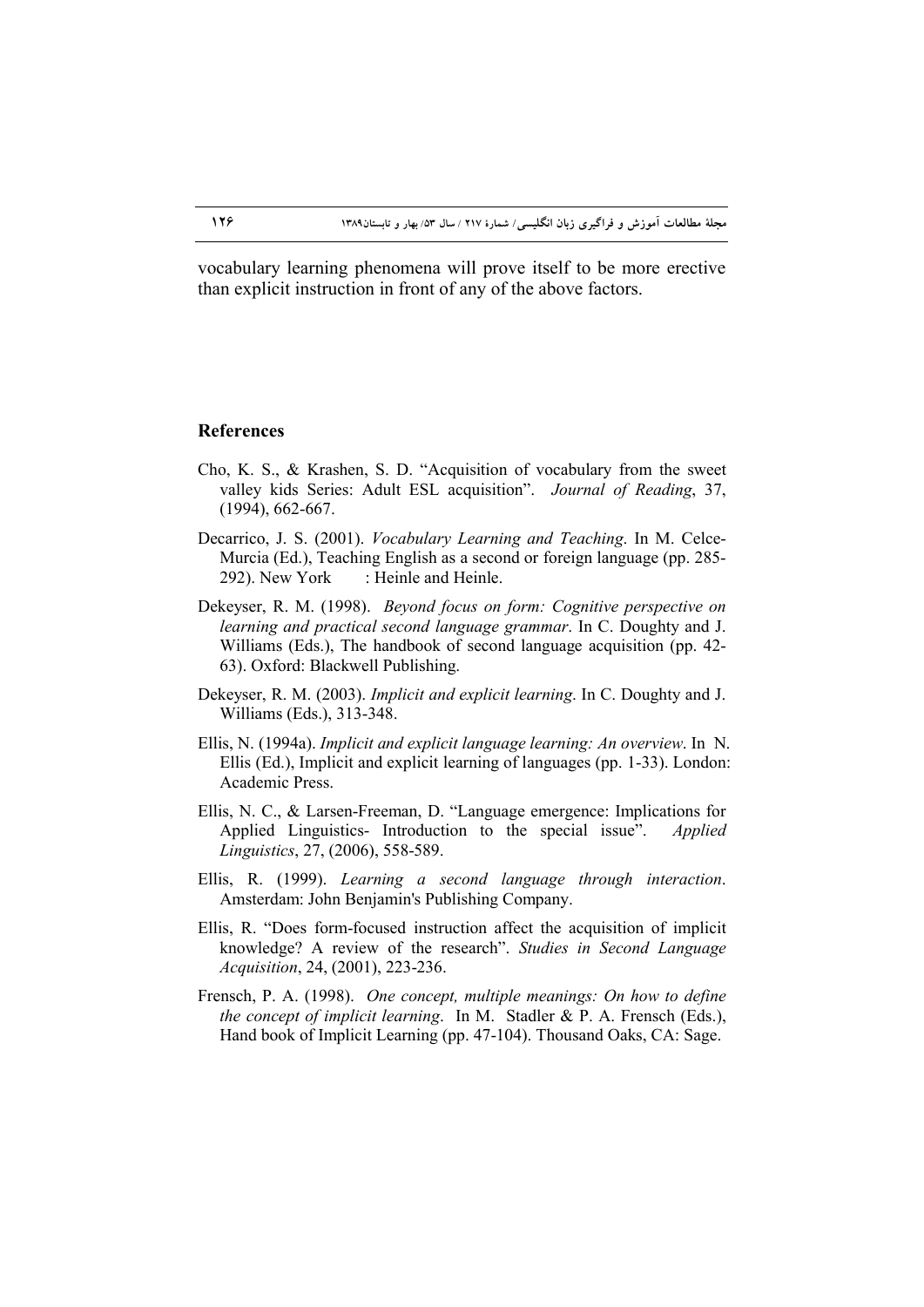- Gass, S. "Incidental vocabulary acquisition: Discussion". *Studies in Second Language Acquisition*, 21, (1999), 319-333.
- Horst, M., Cobb, M., & Meara, P. "Beyond a Clockwork Orange: Acquiring second Language vocabulary through reading". *Reading in a Foreign Language*, 11, (1998), 207-238.
- Hulstijn, J. H. (2003). *Incidental and intentional learning*. In C. Doughty and M. H. Long (Eds.), The handbook of second language acquisition (pp. 349-381). Oxford: Blackwell Publishing.
- Knight, S. M. "Dictionary use while reading: The effects on comprehension and vocabulary acquisition for students of different verbal abilities". *Modern Language Journal*, 78, (1994), 258-299.
- Krashen, S. "We acquire vocabulary and spelling by reading: Additional evidence for the input hypothesis". *Modern Language Journal*, 73, (1989), 439-464.
- Klauer, K. J. "Intentional and incidental learning with instructional texts: A meta-analysis for 1970-1980". *American Educational Research Journal*, 21, (1984), 323-339.
- Laufer, B., & Hulstijn, J. "Incidental vocabulary acquisition in a second language: The construct of task- induced involvement". *Applied Linguistics*, 22, (2001), 1-26.
- Laufer, B., & Yano, Y. "Understanding unfamiliar words in a text: Do L2 learners understand how much they don't understand?" *Reading in a Foreign Language*, 13, (2001), 549-566.
- Laufer, B. "Focus on Form in second language vocabulary learning". *EUROSLA Yearbook*, 5, (2005), 223-250.
- Long, M. H. (1983). *Focu*s *on form: A design feature in language teaching methodology*. In K. de Bot, R. Ginsberg, & C. Kramsdh (Eds.), Foreign Language Research in Cross- Cultural Perspective (pp. 39-52). Amsterdam: John Benjamins.
- Nagy, O., Anderson, R., & Herman, P. "Learning word meanings from context during normal reading". *American Educational Research Journal*, 24, (1987), 237-70.
- Norris, J., & Ortega, L. "Effectiveness of L2 instruction: A research synthesis and quantitative mete-analysis". *Language Learning*, 50, (2000), 417-528.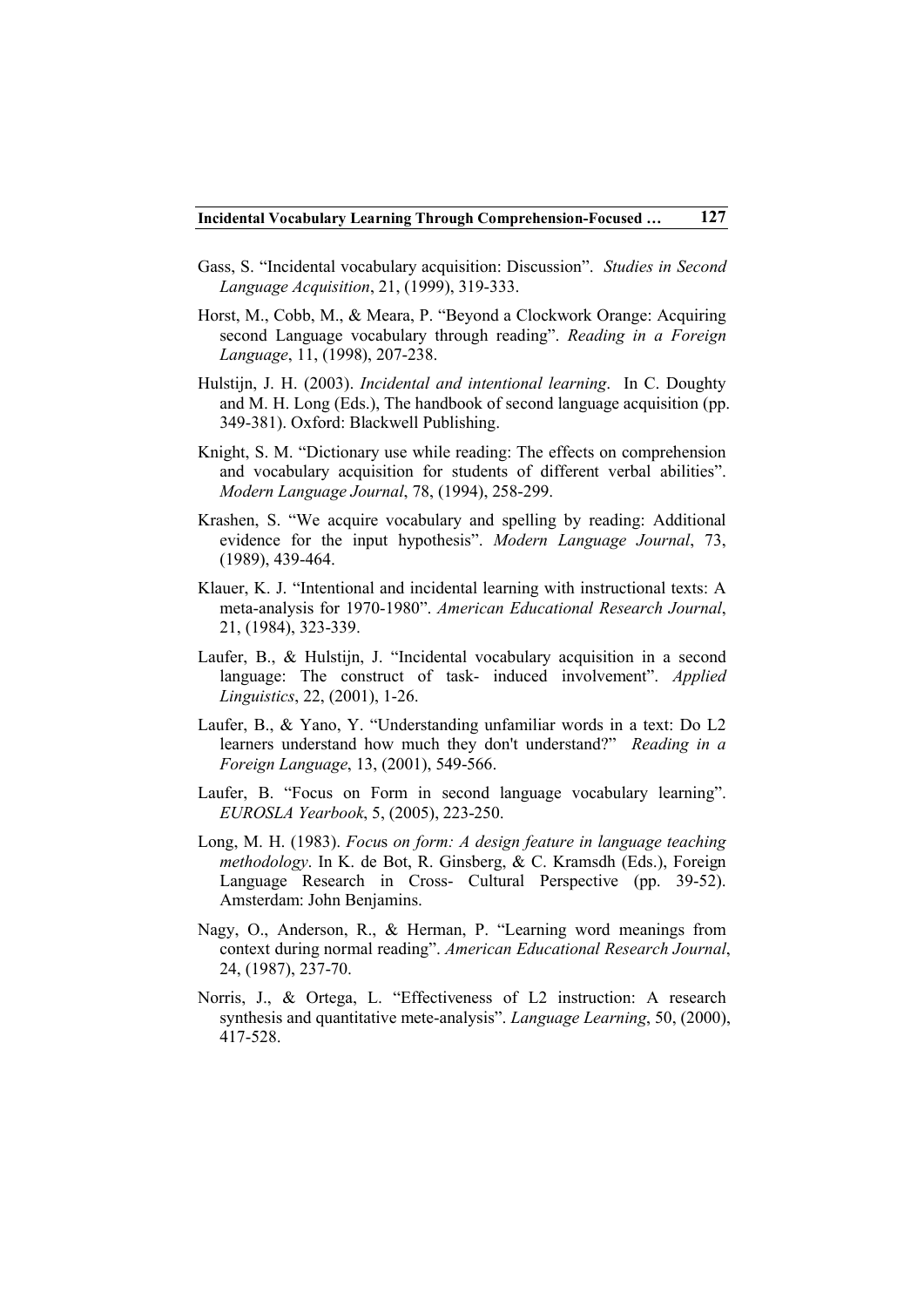- Reber, A. "Implicit learning of synthetic: The role of instructional set". *Journal of Experimental Psychology: Human Learning and Memory*, 2, (1976), 88-94.
- Reider, A. "Implicit and explicit learning in incidental vocabulary acquisition". *VIEWS*, 12, (2003), 24-39.
- Schmidt, R. "The role of consciousness in second language learning". *Applied Linguistics*, 11, (1990), 129-158.
- Schmidt, R. (1994a). *Implicit learning and the cognitive unconscious: Of artificial grammars and SLA*. In N. Ellis, 165-210.
- Schmidt, R. "Deconstructing consciousness in search of useful definitions for applied linguistics". *AILA Review*, 11, (1994b), 11-26.
- Stallman, A. C. "Learning Vocabulary from context: Effects of individual words during reading". *Language Learning*, 47, (1991), 24-32.
- Swanborn, M. S. L, & de Glopper, K. "The impact of reading purpose on incidental word learning from context"*. Language Learning*, 52, (2002), 95-117.

#### **Appendix**

Test Vocabulary

1. The …… girl couldn't read our books because she reads special books. a. strange b. blindc. blond d. old

2. The …… on his shirt showed that he was the killer.

a. dirt b. waterc. tears d. bloodstains

3. Muslims …… the bodies of their dead but some of the Indians burn them. a. bury b .loosec. color d. look for

4. My father likes to sleep on the …… whenever we go to the seashore. a. sea b. floor c. sand d. bed

5. Sara's mother died many years ago. She has decided to be a good girl to make her mother's …… happy.

a. ghost b. viewc. mind d. spirit